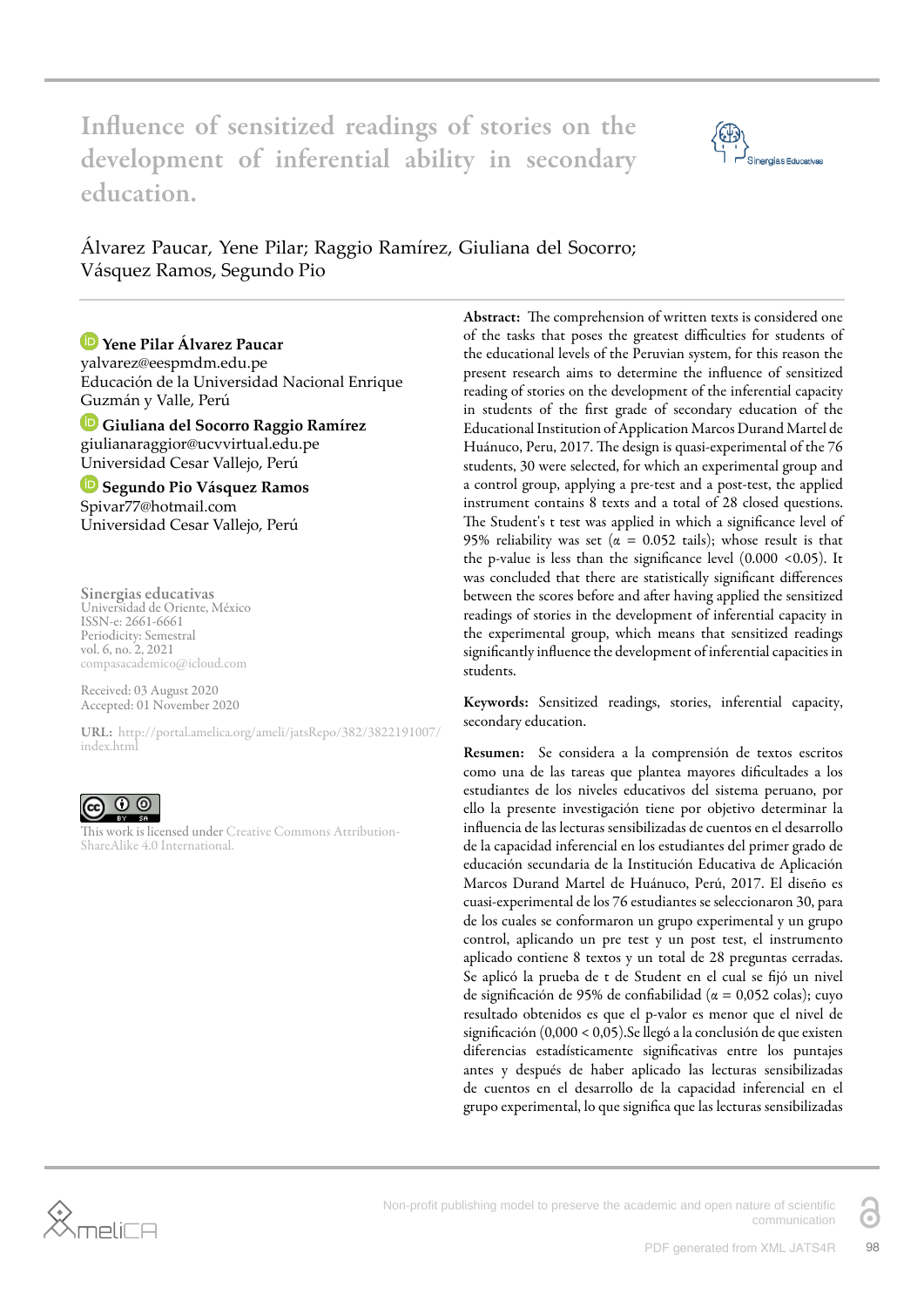influyen significativamente en el desarrollo de las capacidades inferenciales en los estudiantes.

Palabras clave: lecturas sensibilizadas, cuentos, capacidad inferencial, educación secundaria.

## Introduction

Comprehension of written texts is considered one of the most difficult tasks for students in the Peruvian educational system. The skills required to understand a written text can be taught and learned by means of different strategies, for which it is necessary to identify the problems faced by students of different ages and social sectors when faced with a narrative text. The present research aims to determine the influence of sensitized reading of stories on the development of inferential skills in secondary school students.

The habit of reading provides several benefits, among them the acquisition of knowledge, understanding of other realities, improvement of our communicative capacity, and the development of analytical, problem-solving and association skills [\(Tinta, 2019\).](#page-10-0) According to cognitive models, text comprehension is a dynamic process of constructing coherent representations and inferences at multiple levels of the text and context. [\(Van Den Broek, 1997\)](#page-10-1).

Education, assumes an important role in addressing inequities present throughout life, allows the improvement of people, being a fundamental part in the technological, scientific and innovative aspect for the development of the country [\(Gordillo, 2018\)](#page-8-0). For the achievement of social development, competent and committed professionals are required, essential of contemporary higher education. For [López and Narváez \(2019\).](#page-9-0) According to the results of the PISA 2018 test, Peru obtained an average of 401 in the reading comprehension test, improving in relation to that achieved in 2015, the result was 398, however it is ranked 64th out of 77 countries of the International Student Assessment program of the Organization for Economic Cooperation and Development (OECD). [\(Minedu, 2019\).](#page-9-1) These results ratify the deficient level of students in reading comprehension in its literal, inferential and critical levels[. \(Tinta, 2019\)](#page-10-0).

The data reveal that text comprehension is the main problem in students' performance, as well as in the quality of their learning. [\(González, K., 2008\)](#page-8-1). Reading comprehension is essential for all educational levels [\(Guevara, Guerra,](#page-8-2) [Delgado, & Flores, 2014\).](#page-8-2) The entrance to secondary schooling implies for the student a series of cognitive linguistic challenges related to conceptual learning from disciplinary texts. [\(Roldán, 2019\)](#page-10-2). The low level of reading comprehension affects both the academic context and personal and professional development, it is a social problem [\(León, Escudero and Olmos, 2012\).](#page-9-2) he mentions we read and write with the aim of convincing, requesting, arguing, regulating behaviors, among others. Language is the means and the end of the development of human thought. [\(Magdalena., 2019\).](#page-9-3)

It is necessary to apply cognitive strategies to minimize the percentage of students with lack of reading habits. One of the causes is due to the evaluation based on the textual repetition of what is read, rarely admitting an idea of their own mental elaboration, when, precisely, this could be an individual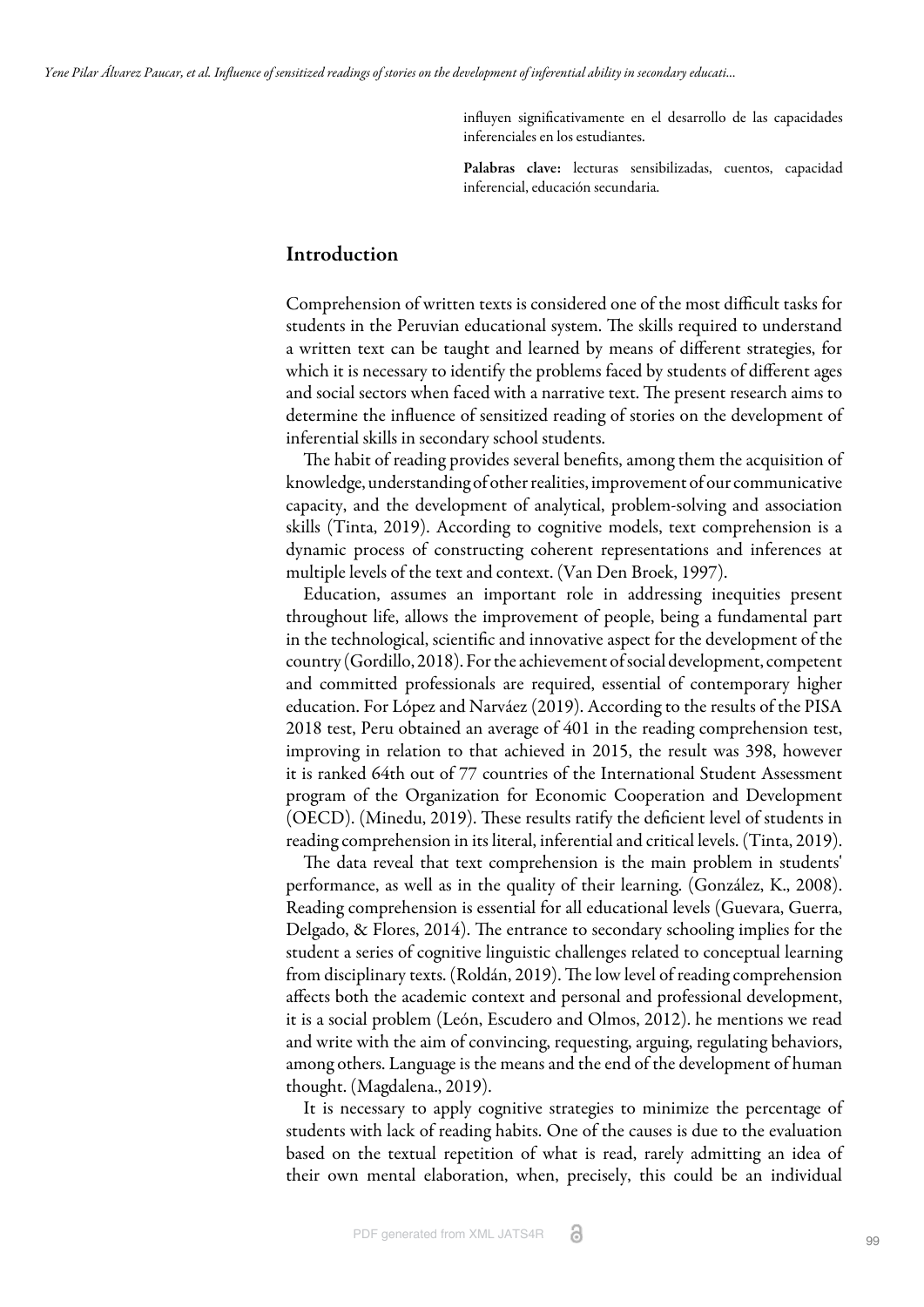representation (comprehension) achieving an effective and deep reading, as a consequence of a dialogic relationship with the text. When this happens, the valuable opportunity to guide the student in reading as a logical, meaningful and pleasurable process is lost. The student, unmotivated, is lost for reading; perhaps, later on, secondary education can recover him, although it will be in a limited way.

Currently the practice of reading stories has been lost due to the lack of availability of parents, because reading arises at home; The lack of training of teachers to properly use this medium, causing apathy and frustration on the part of students at the time of narration. The school, in general, wastes a crucial moment with the communication courses by working the text linked to science or literature, far from the real and concrete life of children. Likewise, to develop skills in the reading-writing process, other disciplines are needed to optimize basic psychological processes such as attention, perception and memory, related to the improvement of reading, writing and argumentative skills, since reading is a complete activity, providing information, reflection, analysis, effort and concentration.

The story, used as a pedagogical strategy, contributes to create learning environments and teaching practices, captivating students and attracting them to learning. One of the keys to the pedagogical success of this teaching tool is that what it seeks to teach is transmitted in a natural way and gives free rein to the students' own interpretation. It is learned through the situations told in the stories from generation to generation.

This research proposal seeks to rethink the situation observed in elementary schools, offers teachers enriching tools, stimulates students to use their oral expressions by raising awareness of the readings as part of the research, by telling them stories of the region, turning the educational process into something meaningful for them.

Reading is a complex human phenomenon studied mainly by an area of neuroscience called cognitive psychology, an interdisciplinary scientific specialty, which takes important contributions from both brain and cognitive sciences and psychology in general to elaborate rigorous scientific models trying to understand and explain what happens inside the brain during the process of reading and other similar cognitive phenomena.

[Goodman \(1982\)](#page-8-3) is the leader of the psycholinguistic model. This model is based on the following assumptions: reading is a language process, readers are language users, linguistic concepts and methods can explain reading, nothing readers do is accidental; everything is the result of their interaction with the text. Reading requires thought processes, to understand a complex activity and the psycholinguistic component is the articulating axis, when the reader has insufficient cognitive strategies, comprehension is executed inadequately. [\(Moreno, et al., 2010\)](#page-9-4)

[Braslavsky, \(2005\)](#page-8-4), to encourage comprehension in narrative stories, before reading the teacher should raise a question about its purposes; generate hypotheses derived from the title, make illustrations, know the author's name, etc.; During reading: generate and answer questions, seek the meaning of words unknown to students; and after reading: relive what was read through oral retelling, make drawings and dramatizations, etc. [\(Lalama et al, 2018\),](#page-9-5) state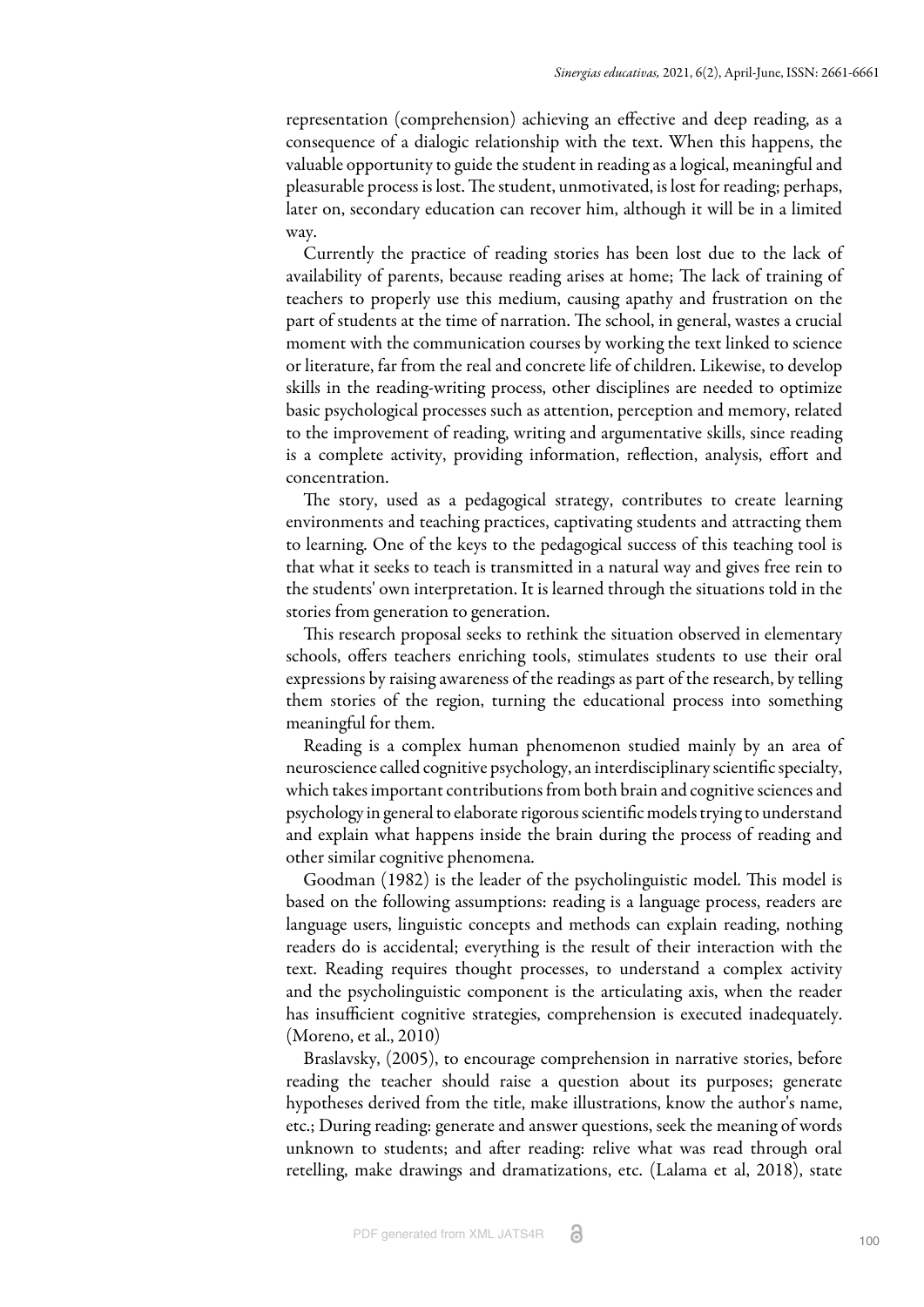that school libraries are an important proposal for the development of skills and reading habits, it also implies a favorable environment of free access to information for the educational community, creating learning situations that contribute to the development of art, science and culture of the populations.

The UNESCO report, Quality Education for All: A Matter of Human Rights (2007), states that education must promote traditional basic competencies, in addition to providing the necessary elements to fully exercise citizenship; contribute to a culture of peace and to the transformation of society. Therefore, we affirm that teaching how to learn to learn, to coexist and to undertake in the school of the 21st century has become an imperative if we intend to respond to the challenges of the complexity of daily, social, regional, national and global political life, as well as to reconcile this unavoidable social responsibility with a personal life project.

Therefore, the existence of the sensitization of readings is a communication, active and creative process from which a transformation is promoted, in activities and behaviors, benefiting society with assertive information and recommended means to awaken and raise awareness about a particular problem. The authorities of the Educational Institution should take into consideration the implementation of the sensitized stories as a didactic resource, it can help the student to overcome the difficulties with the learning of the readings.

When arriving at the classroom, the decision on what to teach should be in accordance with the educational purposes, in balance with the social demands, those of personal development and those derived from the political, social and cultural project to be promoted through school education. Thus, the capacities are associated with cognitive and socio-affective processes, they guarantee the integral formation of the person; they are manifested through a content or set of them and constitute a base from which new knowledge continues to be processed, incorporated and produced. Due to this comprehensive and integrating nature, the capabilities cross horizontally and vertically the curricular proposals of the different levels and modalities of the educational system and must be addressed by the different disciplines, areas or curricular spaces in order to achieve more and better learning for all.

Several investigations have shown that children have more difficulties in answering inferential questions as opposed to literal or explicit ones [\(Paris et al,](#page-9-6) [1991\).](#page-9-6) The process of replacing implicit information in the text is based on the generation of inferences. The ability to generate inferences is fundamental to be able to understand a text. [\(Abusamra, Cartoceti, Ferreres, De Beni & Cornoldi,](#page-8-5) [2009\).](#page-8-5)

Inferences are the set of mental processes based on the information offered by a text, and the mental representation processed by the reader, producing new implicit knowledge in the reader. They are constructed when, by means of relationships and associations, the local or global meaning of the text is understood [\(Parodi, 2005\)](#page-9-7). The inferential process is part of complex thinking, it challenges the student to innovate, create and integrate knowledge, it is essential to understand and solve problems, the basis for the development of the educational, pedagogical and didactic model. [\(Mora, 2020\).](#page-9-8)

Inferences are made in three ways, connecting events with others in a story, filling in the gaps in the text, and adding events from the context and the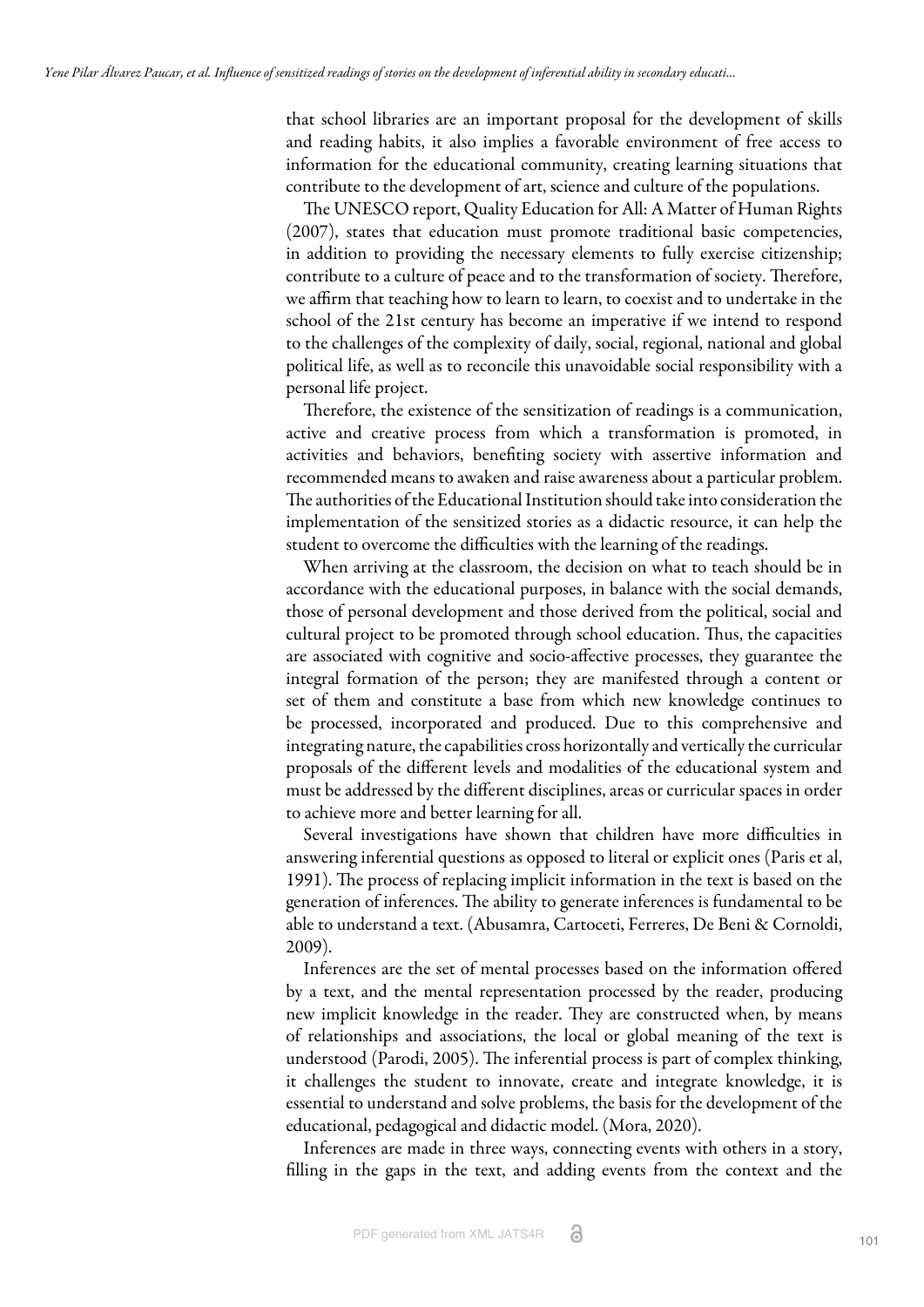reader's schemas to the text. The inferential dynamic becomes essential for comprehension tasks. [\(Ferreiro, E., 1982\)](#page-10-3). For the comprehension of a text, the reader uses the acquired knowledge, in addition to the inferential capacity and links it to the social context. [\(Guerra, E., and Forero, C., 2015\)](#page-8-6).

Developing the inferential capacity is possible through the detective story due to its enigmatic character, the inconclusive situations, its unconventional structure and the implicit actions that the reader must reveal, leading the student to make inferences.

Most of the researches consider that the main problem about reading difficulties are the failures of the decoding process that a subject faces for reading comprehension. [\(Juric, L., Andrés, M., Introzzi, I. & Richard's, M.,](#page-9-9) [2007\).](#page-9-9) Therefore, didactic strategies should be implemented motivating students to read and different types of readings in order to improve students' reading comprehension.

This was also stated b[y \(Zapata, S., and Esthefany, M., 2016\).](#page-10-4) In their thesis had the purpose of designing a Didactic Manual of Comprehensive Reading in the area of Language and Literature for students of Fourth Year of Basic Education, these highlighted the importance of reading and its influence in the teaching-learning process, in the intellectual development and the construction of new knowledge. Thus, they propose new didactic strategies to achieve reading comprehension of students, to adopt the habit of reading, with the implementation of pedagogical, technological and administrative resources.

So also [\(Caballero, 2017\)](#page-8-7), which analyzes the relationship between reading habits and reading comprehension of computer science students of the institute of higher education "La Recoleta, Yanahuara Arequipa. A descriptive, correlational and transversal design was used. Two measurement instruments were applied to a sample of 10 computer science students: a questionnaire on reading habits and a second questionnaire on reading comprehension. The results indicate a lack of significant relationship between reading habit and reading comprehension. From the statistical analysis of each of the two variables, a significant difference was found between the level of reading habit of the students and the level of reading comprehension, 69% of the sample is in the medium level of the reading habit scale, while 55% of the sample is in the very low level of reading comprehension.

The sensitizing readings of stories as memory enablers are considered relevant, they contribute to a better teaching-learning process, thus obtaining a significant learning. This method can be considered as the basis for the development of language, thus increasing oral expression, stimulating imagination, awakening curiosity, giving free rein to fantasy, softening tensions and helping to resolve conflictive states of the students.

Therefore, the development of the research intends an active participation of the students, by listening and respecting the opinions of others and finding in group the solution to the problems posed, thus promoting the inferential capacity. It is important to carry out this research if it demonstrates the development of the inferential capacity, includes a different way of presenting the sensitized stories and becomes something pleasant and meaningful for the student.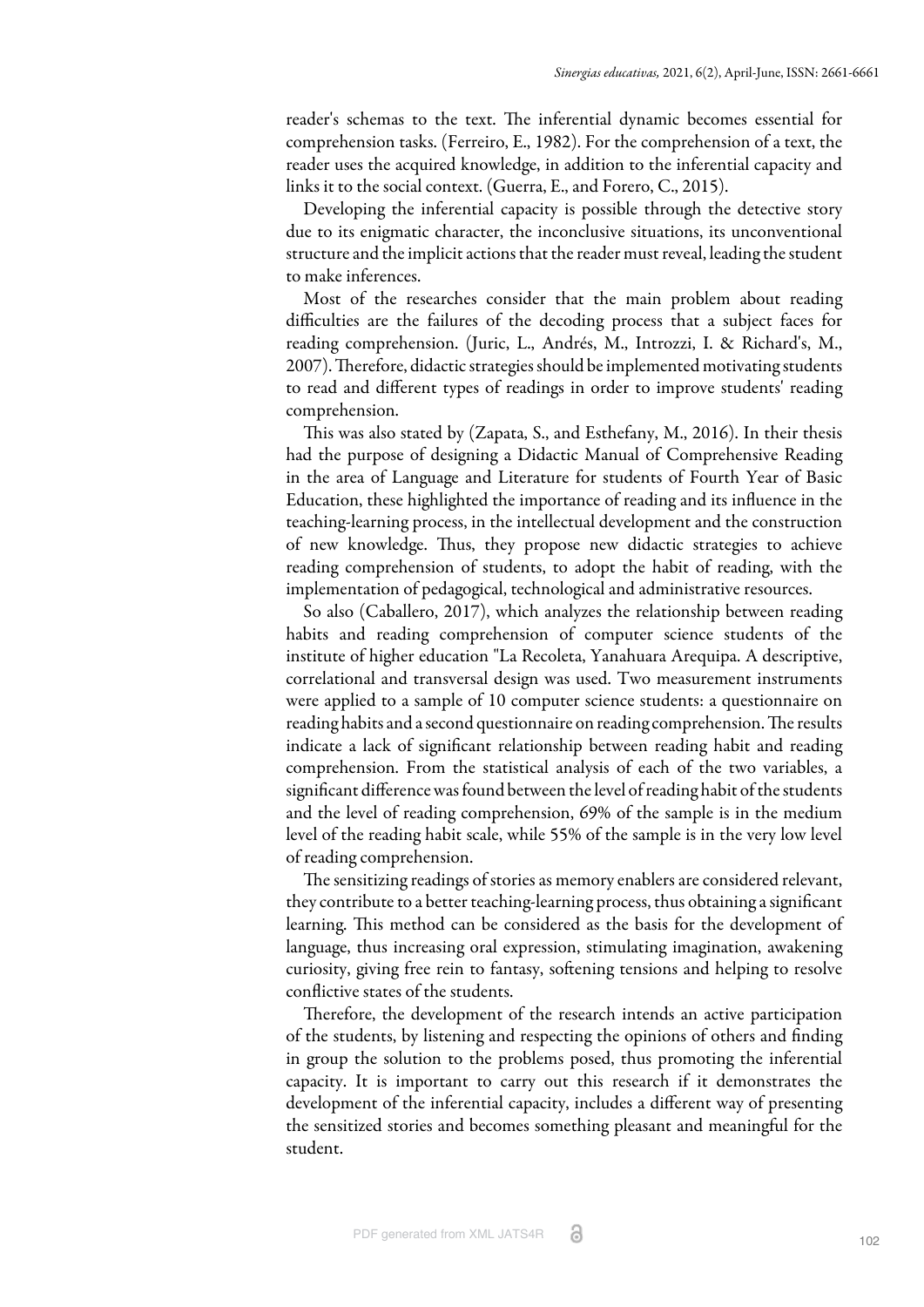It is important to propose pedagogical practices and give importance to textual comprehension and production in the teaching-learning process [\(Dománico, J.,](#page-8-8) [2008\).](#page-8-8) It is committed to learning environments for reading, from less extensive readings until the student becomes accustomed to reading a complete book.

Both teachers and parents benefit from the implementation of pedagogical actions based on the sensitized stories, because they contribute to the development of a taste for reading, while at the same time strengthening their affective dimension, and the strengthening of coexistence values, especially respect for their peers. Thus, teachers should use effective, didactic, innovative and constructivist pedagogical strategies. [\(Soledispa, Arce, Zuña and Ramos,](#page-10-5) [2019\).](#page-10-5) Also consider training to carry out a correct planning, solve problems, consolidating the pedagogical practice towards constructivism. ([Muñoz, 2020;](#page-9-10) [Solis, 2019\)](#page-10-6).

In the face of globalization, education makes efforts to ensure that students use new technologies and digital environments in order to enhance skills, experiences and abilities to face different experiences [\(Rodríguez, 2019\)](#page-10-7). Fo[r López and](#page-9-0) [Narváez \(2019\)](#page-9-0) the use and incorporation of Information and Communication Technologies (ICT) in education, arises as a substantiated need, in the field of learning. [\(Ponce, 2018](#page-9-11); [Castagnola et al. 2020](#page-8-9)).

## Materials and methods

The present research has a quantitative, descriptive and explanatory approach, with a quasi-experimental design. For the variable sensitized reading of stories, the following dimensions were used: textual and discursive; and for the variable development of inferential capacity, the dimensions popular, literary and science fiction stories were used.

The population under study consisted of the students of the first grade of secondary education of the Institución Educativa de Aplicación Marcos Durand Martel de Huánuco - Perú, 2017, in total there were 76 students from 4 sections, the study sample was selected through a non-probabilistic sampling of the intentional type, the students of section "C" were chosen as the experimental group and the students of section "D" were chosen as the control group

 $\overline{\mathcal{L}}$ 

53,33

| Male | Female | Total |
|------|--------|-------|

Table 1

Section

 $\subset$ 

|       | 46,67  |
|-------|--------|
| TOTAL | 100.00 |
|       |        |

Experimental and control group study sample. Note: Data obtained from the secretary of the UGEL Leoncio Prado 2014.

For data collection, the following techniques and instruments were used: documentary research, student coding and tabulation. The data are presented in statistical tables of the results of the experimental and control groups, and the results are also presented in the appendices for verification of the case.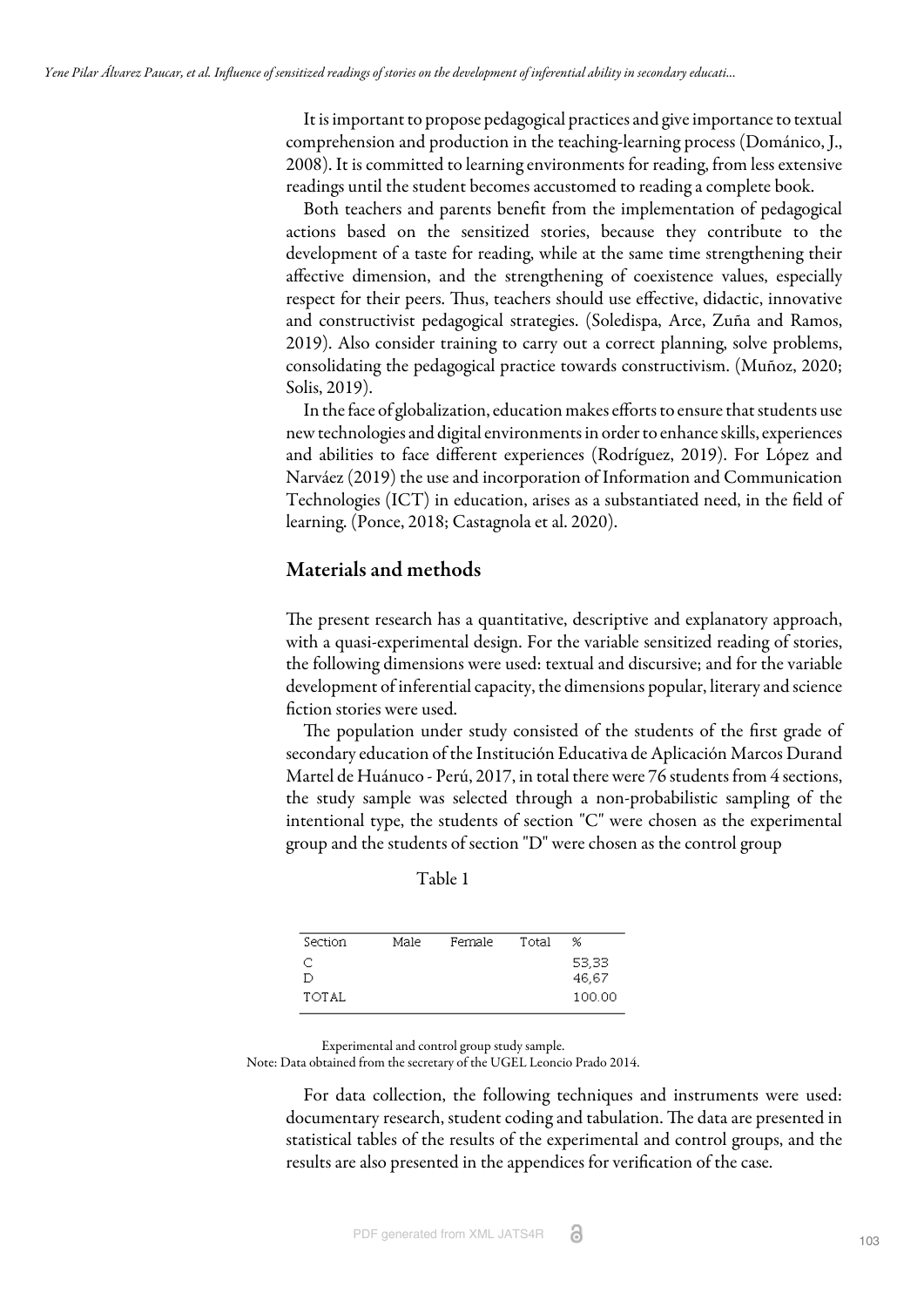The applied instrument contains 8 texts and a questionnaire of 28 items, of inferential characteristic that are popular, literary and science fiction stories. The questions are closed, multiple choice, to avoid interference, comprehension - written expression; they have 3 alternatives each one in order to minimize random interventions at the time the student selects the answer.

The results are presented in statistical tables and figures; these results were analyzed through descriptive statistics with the help of SPSS statistical software version 24.0, which was oriented to the achievement of the specific objectives of the research. For the reliability of the instruments, Cronbach's alpha coefficient was used and Student's t-statistic was applied to test the research hypothesis. To analyze the normality of the data obtained during the research, the Shapiro-Wilk test was applied because it contained a sample of 30 students; a confidence level of 95% was considered; if the p-value is less than the significance level (p < ), athen the H0 (null hypothesis) is rejected, otherwise it is accepted.

For data collection and research, certain protocols were followed, such as requesting authorization permits from the Director of the Instituto Superior Pedagógico Marcos Duran Martel of the city of Huánuco and the validity of the instrument by means of expert judgment.

### Results

The results of the research were organized from the quantitative point of view obtained by the students of the Institución Educativa de Aplicación Marcos Duran Martel from the pre-test and post-test, the results obtained by the students of the first grade "C" conforms the experimental group and the students of section "D" are members of the control group of the first grade of secondary education in the year 2017, the results are exposed from a descriptive perspective, then the research hypothesis will be contrasted. Subsequently, the exposed findings are discussed, to arrive at conclusions and suggestions.

For the analysis of the study hypothesis, the scores obtained in the pre-test by the students of the experimental and control groups were analyzed, then the comparison between the scores obtained in the pre- and post-test by the students of the experimental group after having applied the study variable will be made and finally the relationship between the post-test scores of the experimental and control groups will be determined.

| abie |  |
|------|--|
|------|--|

|                         |                                          | t-test for equality of means |                    |                     |                                      |                     |                                                 |                   |
|-------------------------|------------------------------------------|------------------------------|--------------------|---------------------|--------------------------------------|---------------------|-------------------------------------------------|-------------------|
|                         |                                          | t                            | gl                 | Sig.<br>(bilateral) | Difference Standard<br>m<br>averages | error<br>difference | 95% confidence<br>interval of the<br>difference | Inferior Superior |
| Pre-test Equal<br>score | variances<br>are<br>assumed              | 1.504                        |                    | 0.144               | 1.286                                | .855                | $-.466$                                         | 3,037             |
|                         | Equal<br>variances<br>are not<br>assumed |                              | 1,547 25,969 0,134 |                     | 1.286                                | ,831                | $-.423$                                         | 2.995             |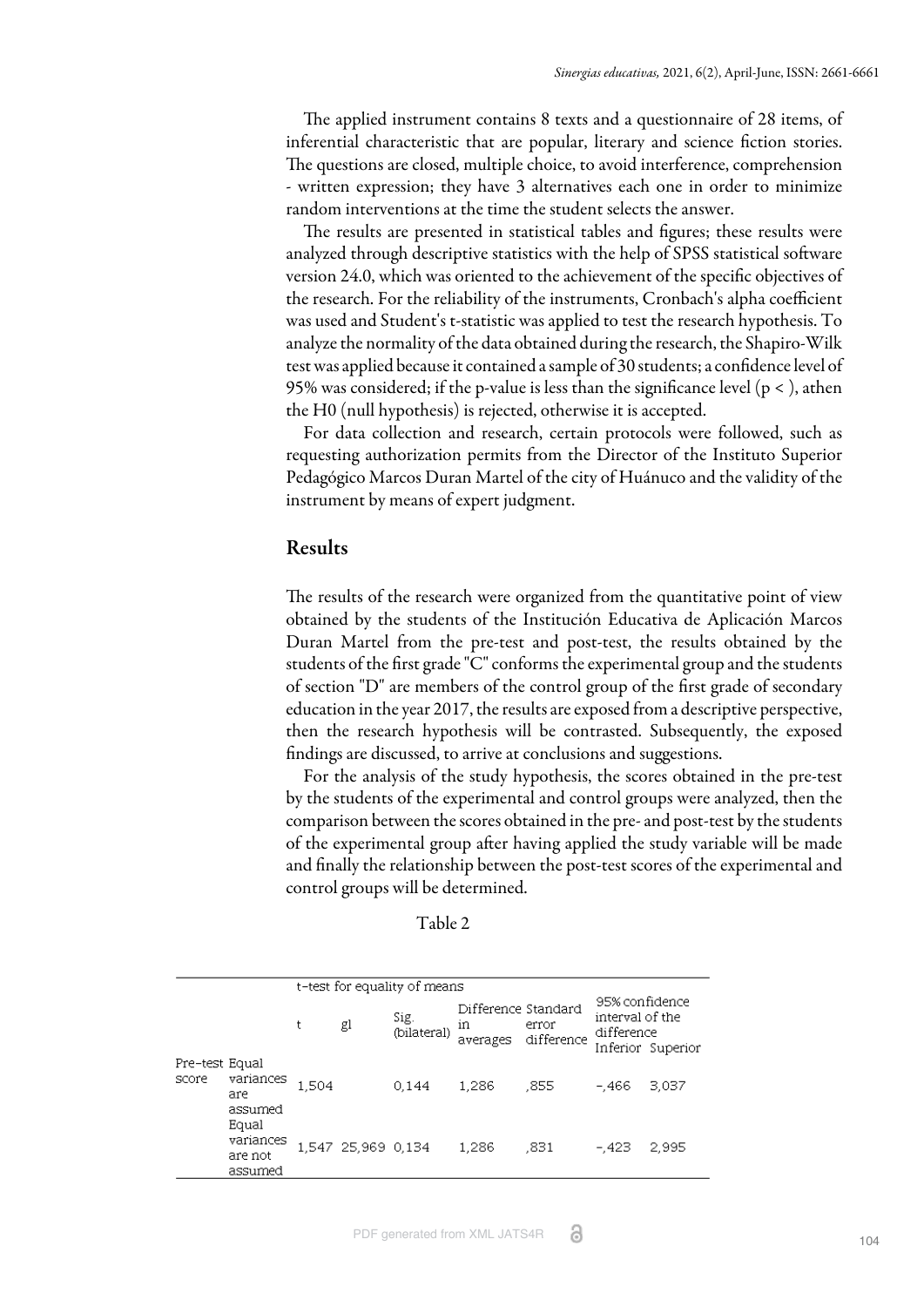Independent samples test of pretest scores of the experimental and control groups. Note: Data obtained from the application of the questionnaire.

> According to the results of the pre-test scores of the experimental and control groups in Table 2, we conclude statistically similar results between the scores, before having applied the readings in the development of the inferential capacity in the students of the first grade of secondary education.

#### Table 3

|                                                                          | Related differences |                            |                                                              |            |                   |       |    |                     |
|--------------------------------------------------------------------------|---------------------|----------------------------|--------------------------------------------------------------|------------|-------------------|-------|----|---------------------|
|                                                                          | Media               | Standard<br>deviation, the | Standard 95% Confidence<br>error of interval for the<br>mean | difference | Inferior Superior | t     | gl | Sig.<br>(bilateral) |
| Post test<br>experimental<br>group -<br>Experimental<br>group<br>pretest | 2.750 2.620         |                            | .655                                                         | 1.354      | 4.146             | 4.198 |    | 0.001               |

Related samples test of the pre- and post-test scores of the experimental group.

According to the results in Table 3, Student's t test for related samples. The p-value is less than the significance level  $(0.001 < 0.05)$ . Therefore, the null hypothesis is rejected and it is concluded that there are statistically significant differences between the scores before and after having applied the readings in the development of inferential ability in the experimental group.

Figure 1. Group pre-test averages

According to Figure 1, the result of the pre-test showed that the average obtained was 14 points for the members of the experimental group, while the control group had an average of 12.71 points, with a difference of 1.29 points.

Figure 2. Post-test averages of the groups.

Both groups were given a post-test based on 20 points, as shown in Figure 1, and the result of the post-test, the average obtained was 16.75 for the members of the experimental group, while the control group had an average of 13.07 points, with a difference of 3.68 points.

#### Discussion

With respect to the general research hypothesis formulated, the results confirm that the t Student for related samples. The p-value is less than the significance level  $(0.001 < 0.05)$ . Therefore, the null hypothesis is rejected and it is concluded that there are statistically significant differences between the scores before and after having applied the sensitized readings in the development of inferential ability in the experimental group, this confirms with the results obtained from [Caballero \(2017\) w](#page-8-7)here he states that there is a significant difference between the level of students' reading habit and the level of reading comprehension, since 69% of the sample is in the medium level of the reading habit scale.

In the same wa[y \(Zapata and Esthefany 2016\)](#page-10-4). In their thesis didactic manual of comprehensive reading in the area of language and literature for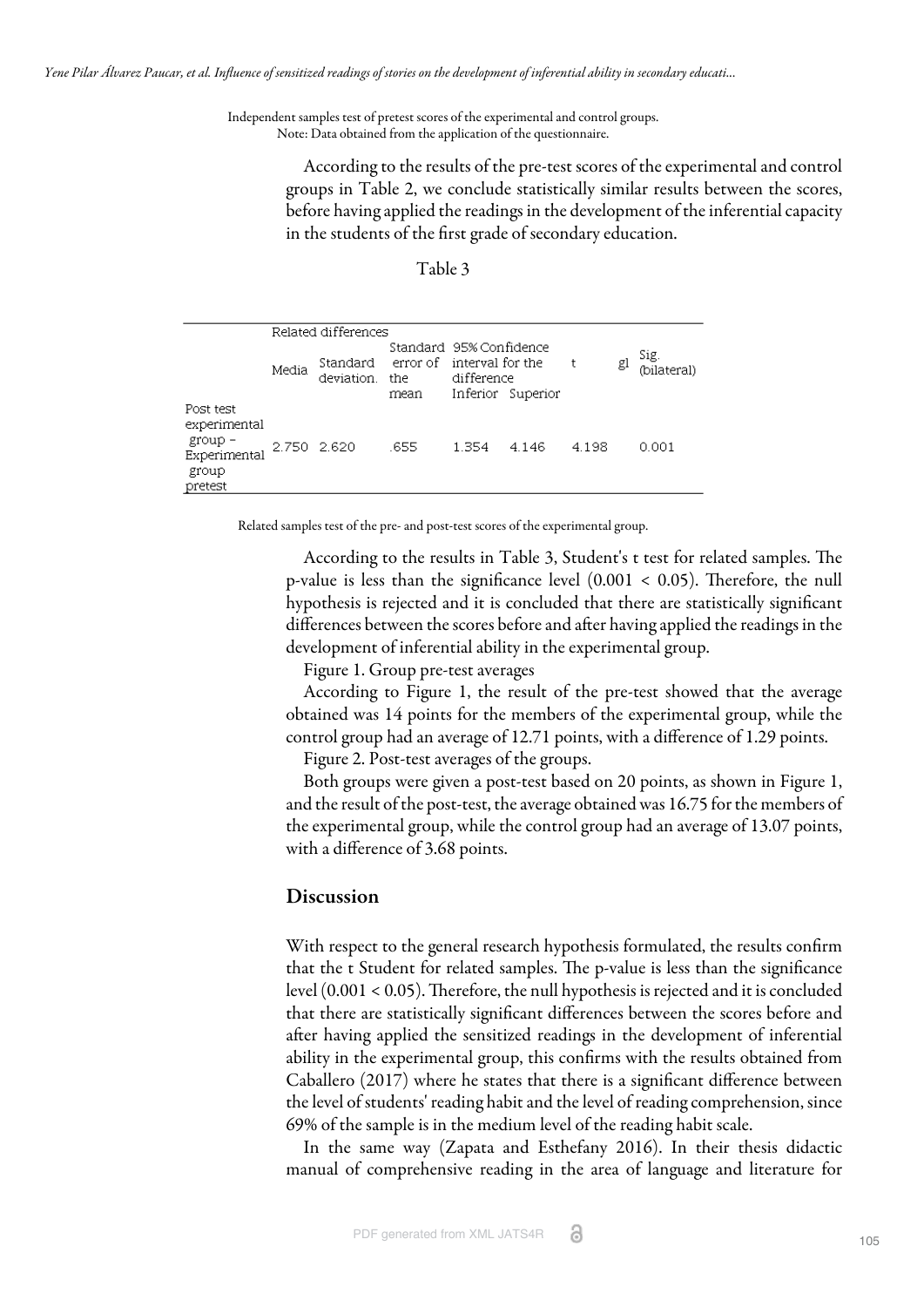students in the fourth year of basic education, which highlights the influence of reading in the teaching-learning process, in intellectual development and the construction of new knowledge, thus proposing new didactic strategies for reading comprehension, strategies to adopt the habit of reading, with the implementation of pedagogical, technological and administrative resources.

## References

- <span id="page-8-5"></span>Abusamra, V., Cartoceti, R., Ferreres, A., De Beni, R. y Cornoldi, C. (2009). La comprensión de textos desde un enfoque multicomponencial. El test "leer para comprender". Ciencias Psicológicas, III (2) ,193-200. https://www.redalyc.org/ articulo.oa?id=4595/459545420008
- <span id="page-8-4"></span>Bravslavsky, B. (2005). Enseñar a entender lo que se lee. La alfabetización en la familia y en la escuela. Buenos Aires: Fondo de Cultura Económica. Universidad Nacional de La Plata, Argentina. Revista Iberoamericana de Educación
- <span id="page-8-7"></span>Caballero Jara, K. (2017). El hábito de lectura y el nivel de comprensión lectora en estudiantes de Informática del Instituto de Educación Superior Tecnológico "La Recoleta", Yanahuara, Arequipa - 2016. Universidad Nacional de San Agustín de Arequipa. http://repositorio.unsa.edu.pe/handle/UNSA/2990.
- <span id="page-8-9"></span>Castagnola, G., Castagnola, V., Castagnola, A. y Castagnola, C. (2020). Aprendizaje cooperativo y su la relación con las competencias laborales en una universidad privada de Trujillo, 2020. Centro Sur. Social Science Journal. 4 (3). http:// www.centrosureditorial.com/index.php/revista/article/view/74/266
- Cooper, J. D. (1990). Como Mejorar la Comprensión Lectora. Madrid, Aprendizaje Visor-MEC.
- Cortes, J., Castañeda, J. y Daza, J. (2018). Comprensión lectora en estudiantes universitarios. Espirales revistas multidisciplinarias. 2 (22). https:// www.revistaespirales.com/index.php/es/article/view/381/290.
- <span id="page-8-8"></span>Dománico, J. (2008) La competencia escrituraria y la comprensión de textos en el contexto académico.
- <span id="page-8-2"></span>Guevara, Y., Guerra, J., Delgado, U., y Flores, C. (2014). Evaluación de distintos niveles de comprensión lectora en estudiantes Mexicanos de Psicología, Acta Colombiana de Psicología. 17 (2), 113-121. https://doi.org/10.14718/ACP.2014.17.2.12
- <span id="page-8-6"></span>Guerra, E., y Forero, C. (2015). Estrategias para el desarrollo de la comprensión de textos académicos. Zona Próxima, (22), 33-55. https://www.redalyc.org/articulo.oa? id=853/85339658004
- <span id="page-8-3"></span>Goodman, K. (1982). El proceso de lectura: consideraciones a través de las lenguas y del desarrollo. México: Siglo XXI.
- <span id="page-8-1"></span>González, K. (2008). Propuesta de un programa para mejorar la comprensión de textos en estudiantes universitarios. Revista electrónica instituto de investigación en educación universidad de Costa Rica. 8(2). pp. 1- 31. https://revistas.ucr.ac.cr/ index.php/aie/article/view/9334/17805
- <span id="page-8-0"></span>Gordillo, P. (2018) La desidia por la educación media-superior. Centro Sur - Grupo Compás, 2 (2). http://www.redalyc.org/articulo.oa?id=588861693004.
- Grimaldo, S. y Sepúlveda, M. (2019) Dificultades lectoras y su relación con la percepción visual y los movimientos oculares en estudiantes de 2, 3 y 4 de primaria de un colegio privado de la ciudad de Girardot. Espirales revistas multidisciplinarias. 3 (30). https://www.revistaespirales.com/index.php/es/article/view/629/546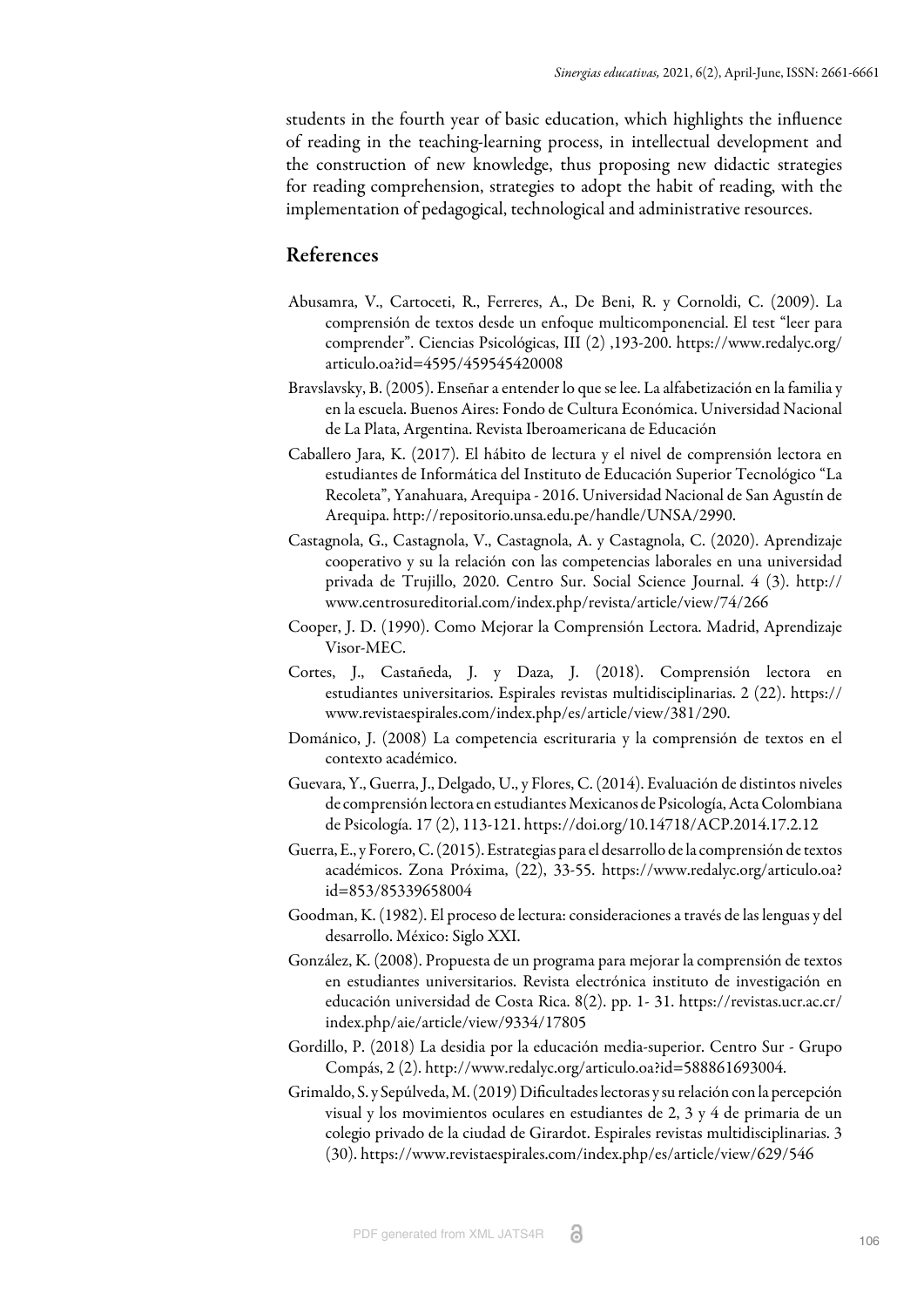- Heimlich, J. E.; Pittelman, S. D. (1991) Los mapas semánticos: estrategias de aplicación en el aula. Madrid: Visor.
- Hernández, D., Meyer, E., y Moreno, L. (2016). Estrategias cognitivas para la comprensión lectora de textos narrativos en estudiantes de segundo grado de Educación Básica Primaria en una Institución Educativa de la ciudad Barranquilla. Universidad del Norte Barranquilla
- <span id="page-9-9"></span>Juric, L., Andrés, M., Introzzi, I. y Richard's, M. (2007). Asociaciones entre rendimiento en comprensión de textos y estrategias pedagógicas utilizadas por docentes. Psicología Escolar e Educacional, 11(2), 211-221. https://doi.org/10.1590/ S1413-85572007000200003
- <span id="page-9-5"></span>Lalama, A., Troya, I., Figueroa, E. y Proaño, M. (2018) Bibliotecas escolares: una oportunidad para construir sueños. Espirales revistas multidisciplinarias. 2 (15). https://www.revistaespirales.com/index.php/es/article/view/210/147
- <span id="page-9-2"></span>León, J. A. (2004). ¿Por qué las personas no comprenden lo que leen? Why people do not understand what they read? Psicología Educativa, 10, 101-116.
- <span id="page-9-0"></span>López, F. y Narváez, J. (2019). Calidad en la educación superior basado en competencias en la universidad de Guayaquil hacia la formación del talento humano. Journal of business and entrepreneurial studies, 3 (2). http://journalbusinesses.com/ index.php/revista/article/view/21/43
- <span id="page-9-3"></span>Magdalena, J. (2019). Alfabetización inicial en Venezuela. Evolución histórica desde el desaprendizaje y el racionalismo crítico. Espirales revistas multidisciplinarias. 3 (31). https://www.revistaespirales.com/index.php /es/article/view/689/601
- <span id="page-9-1"></span>Minedu (2019). Resultados de la Evaluación PISA 2018. http://umc.minedu.gob.pe/ wp-content/uploads/2019/12/PISA-2018-Resultados.pdf
- Molinari, C. y Duarte, A. (2007). Comprensión del texto narrativo e inferencias. Subjetividad y procesos cognitivos, (10) ,163-183. https://www.redalyc.org/ pdf/3396/339630249007.pdf
- Montanero, M. (2002). Inferencias profundas en la comprensión del texto expositivo. Universidad de extremadura. https://www.jstor.org/stable/23765924?readnow=1&seq=1#page\_thumbnails\_tab\_contents
- <span id="page-9-8"></span>Mora, Y. (2020) La eficacia de la docencia en la educación universitaria desde la perspectiva del pensamiento del pensamiento complejo. Consideraciones epistémicas. Centro Sur - Grupo Compás, 4 (1). http://www.redalyc.org/ articulo.oa?id=588861673020
- <span id="page-9-4"></span>Moreno, J. et al. (2010) Prácticas lectoras: comprensión y evaluación. Tendencias, estado y proyecciones. Forma y Función, 23(1), p. 145-175, https:// revistas.unal.edu.co/index.php/formayfuncion/article/view/18168/19080
- <span id="page-9-10"></span>Muñoz, S. (2020) Estrategias para mejorar el rendimiento académico de la asignatura de matemáticas. Formación docente -revista iberoamericana de educación. 3 (3) http://www.revista-iberoamericana.org/index.php/es/article/view/43/118
- <span id="page-9-6"></span>Paris, S. G., Wasik, B. A., & Turner, J. C. (1991). The development of strategic readers. In R. Barr, P. D. Pearson, M. Kamil & P. Mosenthal (Eds.), Handbook of reading research, (2), pp. 609–640. New York: Longman
- <span id="page-9-7"></span>Parodi. (2005). La competencia inferencial en la comprensión de textos argumentativos y Expositivos. Buenos Aires: Universidad de Buenos Aires
- <span id="page-9-11"></span>Ponce, J. (2018) Tecnologías de información y comunicación en el desempeño escolar. Sinergias educativas - Grupo Compás, 3 (2). http://www.redalyc.org/articulo.oa? id=573561678005